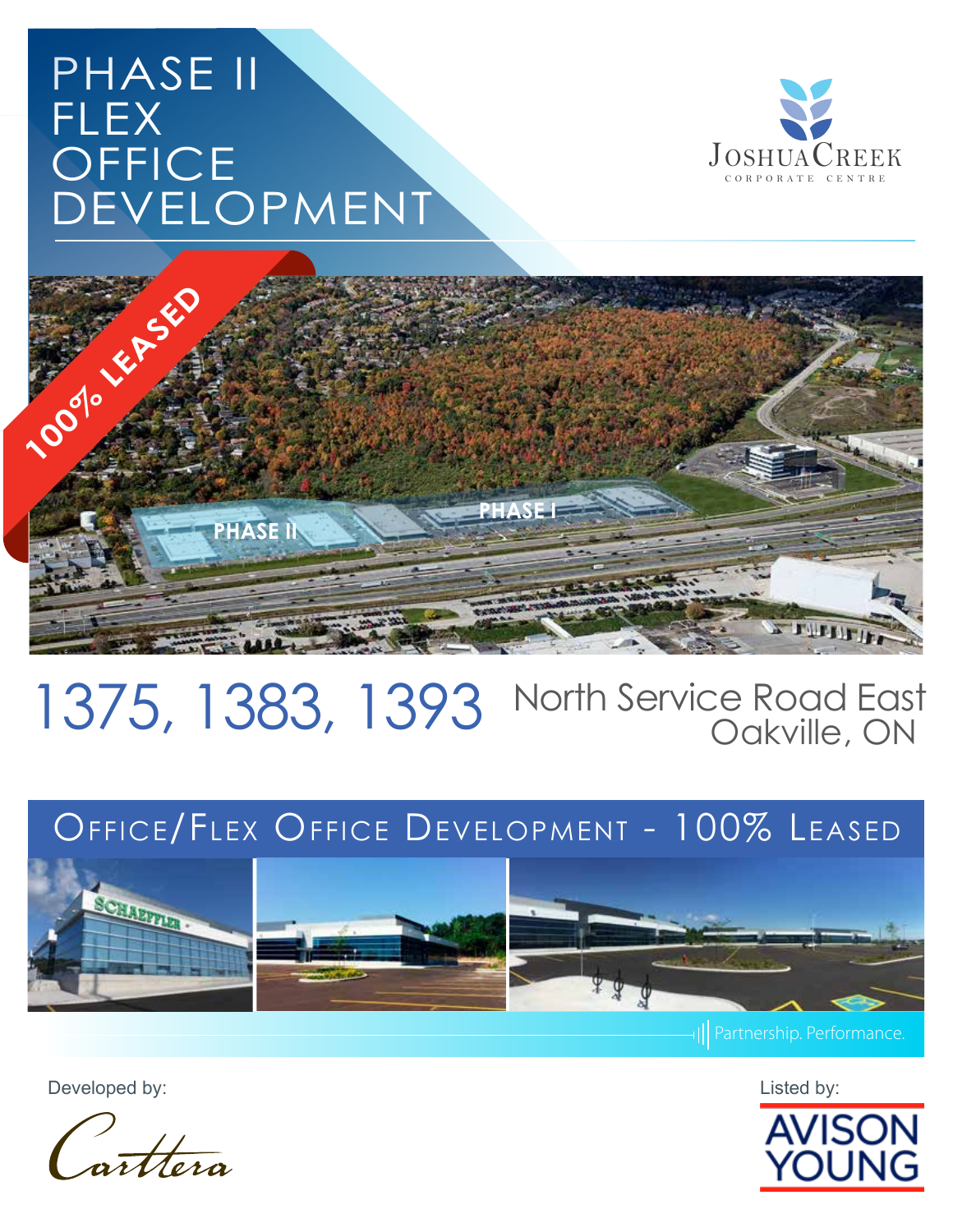

### **Comments**

- 100% Leased
- QEW exposure average of 171,000 cars per day. Border of Oakville and Mississauga.
- QEW North Service Road Extension via Ford Drive Exit construction **now complete.**
- New Oakville Bus Transit Route connects Joshua Creek Corporate Centre Tenants to the Oakville Go Station and nearby amenities with stop directly in front of Joshua Creek Corporate Centre.
- Nearby walking and running trails, Iroquois Shoreline Woods Park is located at the southwest intersection of Upper Middle Road and North Service Road. At 35 hectares, it is the one of the largest remaining upland woodlots below the Niagara Escarpment.

### New Oakville Bus Transit

New Oakville Bus Transit Route is up and running - Bus stop in front of the Joshua Creek Corporate Centre connects with the Oakville Go Station.

### Interior Photos





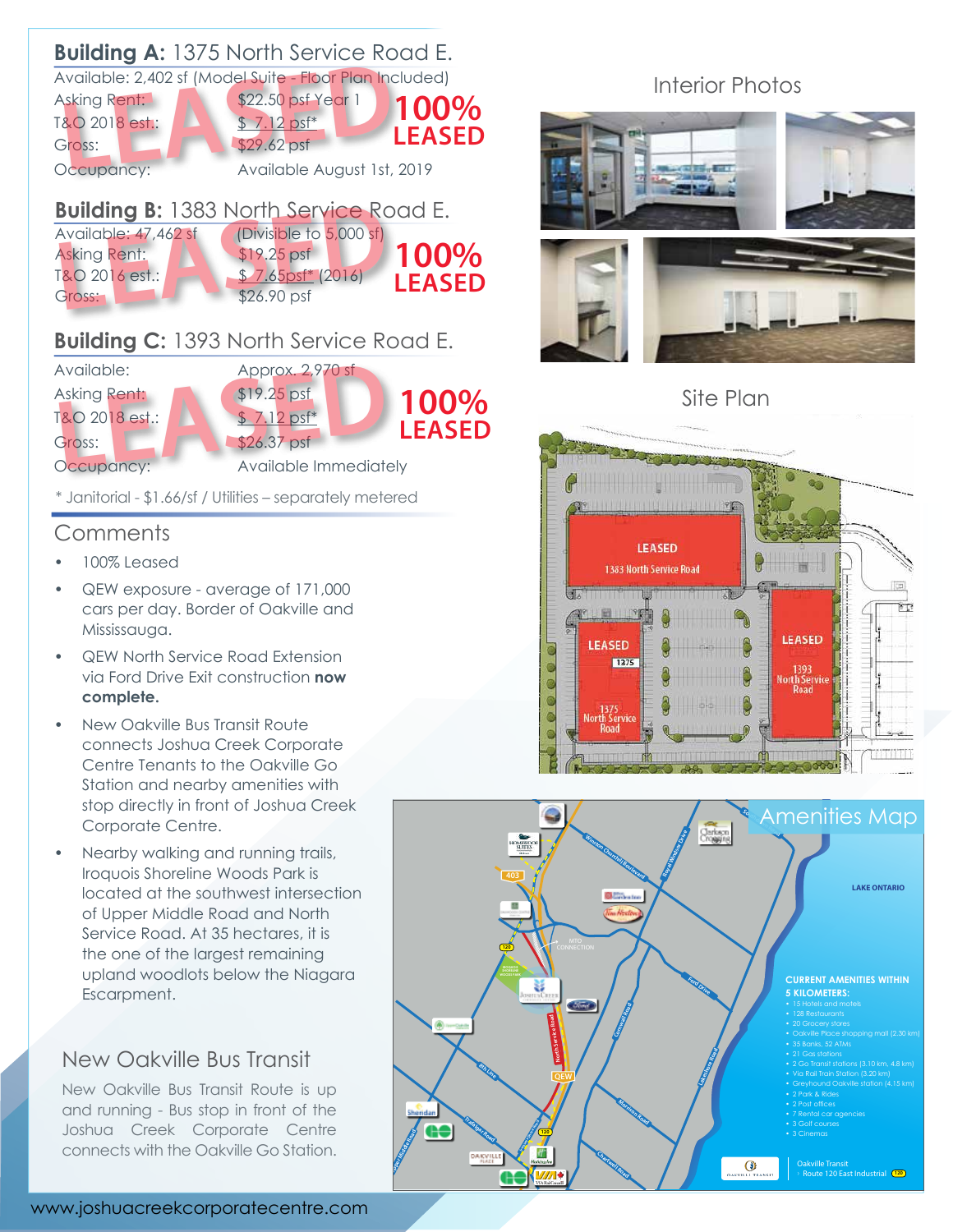## **TECHNICAL SPECIFICATIONS**

Utilizing "Green Friendly" Principals, the Joshua Creek Corporate Centre is designed to satisfy a wide range of tenant requirements.

#### **STRUCTURAL DATA**

- Single Storey (16' to U/S of steel).
- Efficient R/U ratio (gross up factor) of less than 2%.
- Exterior walls are aluminium and alass curtain walls,pre- finished metal panels and architectural concrete.

#### **PARKING**

- Free surface parking, first come, first serve.
- 4+ parking spaces per 1,000 sf of rentable area.

#### **BUILDING EXTERIOR FINISHES**

- Double-entry glass doors.
- Tinted double glazed low "E" coated vision windows to LEED® standard.

#### **MECHANICAL SYSTEM**

HVAC systems can be tailored to tenant's specific requirements and designed to achieve LEED Credits for Energy Optimization.

#### **FLOORING**

- 4" Concrete slab on grade throughout.
- Floors to be smooth, level, and ready to receive floor finishes by tenant.

#### **ELECTRICAL**

The electrical system shall be supported by incoming service capability sufficient to satisfy the needs of standard office users throughout the space.

From a central electrical room, suitably sized, individual services may be provided to each tenant space, specifically designed to satisfy the requirements of the tenant.

#### **PLUMBING AND DRAINAGE**

Plumbing and drainage system is flexible regarding the specific placement of washrooms, cafeteria, and other facilities within the space that require the provision of potable water and the use of sanitary drainage.

#### **FIRE PROTECTION**

Premises shall be equipped with a complete wet pipe sprinkler system in accordance with N.F.P.A. 13 and the Ontario building code, all designed to satisfy the requirements for the office occupancy (light hazard 0.10 gpm per sf). System shall be specifically designed to allow for custom modification to satisfy tenant requirements.